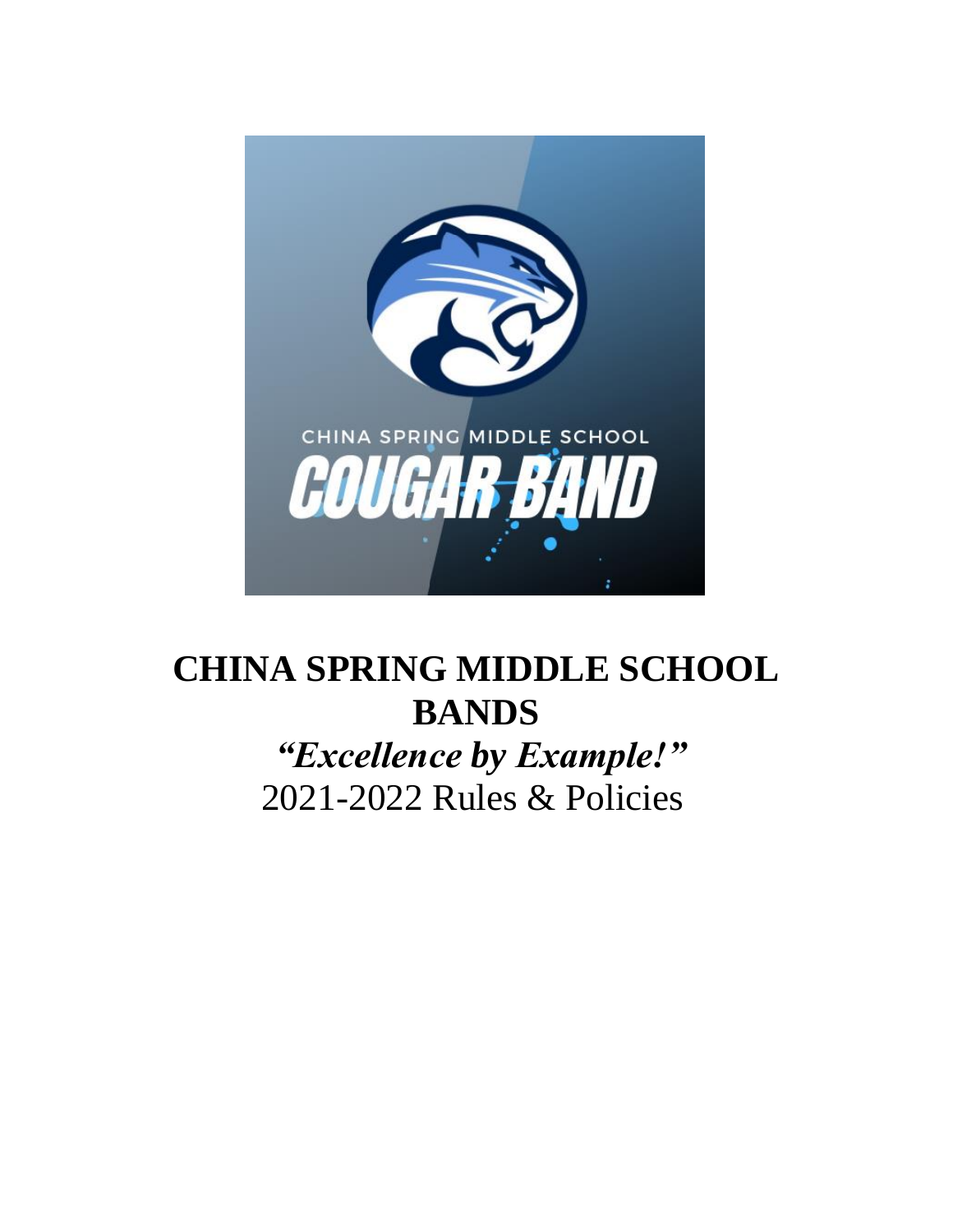## **WELCOME**

Welcome members of the China Spring Cougar Band! We look forward to having a great year as we strive to take pride in ourselves by continuing to set and reach incredible goals! Music and the performing arts connect students with their culture through a common language crossing generational and social barriers. The activities that a student pursues influences the type of person he or she becomes. The experience that comes with participation in a performing arts organization builds discipline, character, pride, and self-confidence at a crucial age and forms the springboard to even more significant achievements in adulthood. Band is a performing arts class that requires much hard work and preparation throughout the ENTIRE year, but we believe that it is one of the most rewarding and fun organizations in which you can be involved. We look forward to working with each of you this year and want to remind you; never hesitate to talk to us if at any time you have any concerns, problems, need help, etc. Good luck to all this year!

## **PURPOSE / MEMBERSHIP**

The China Spring Middle School band exists to educate students by using music as a vehicle to teach discipline, honor, respect, loyalty, timeliness, self-expression, self-respect, excellence, and many other soft skills students will use for the rest of their lives. All while teaching the fundamentals of music from the analytical to the artistic. Science has shown that students with an early introduction to a rigorous music program tend to become better contributors to society and are the "creative problem solvers" that so many 21st century employers desire to hire. Finally, our purpose to perform great music at a high level for the sake of playing great music in its intended form. So often we downplay the importance of the "art" of music. Music is an art form designed to be enjoyed by the audience and the performer.

# **CHINA SPRING ISD STUDENT CODE OF CONDUCT / POLICIES**

All expectations and regulations outlined in the China Spring ISD Student Handbook and Student Code of Conduct must be followed and supersede all expectations set in this band handbook. Students are to follow all rules and policies established in the handbook at all band practices as well as when traveling off campus with the band for a competition or other music-related event sponsored by China Spring ISD. A copy of the China Spring ISD Code of Conduct and handbook is available at: <https://middle.chinaspringisd.net/students/student-handbook>

# **INSTRUMENTS (SCHOOL OWNED & PERSONAL)**

Students are expected to take extreme care of all instruments whether the instrument belongs to a student or China Spring ISD. Students bringing personally owned instruments to school are expected to keep the instrument in good playing condition and will be responsible for any repairs needed. Students of these instruments are required to furnish their supplies and keep these supplies with them at all times: mouthpieces, reeds, cork grease, valve oil, slide oil, polishing cloths, drumsticks, etc. 10 Many students will have the opportunity to use a school-owned instrument. Such instruments include low woodwinds, French horns, baritones, tubas, and percussion. China Spring ISD will be responsible for repairing all damages to the instrument due to normal aging or wear and tear. Once a school instrument has been issued to a student, the student becomes responsible for the instrument. If the instrument becomes lost or stolen, the student will be responsible for replacing the instrument.

#### **EQUIPMENT**–

All students need to have their personal instruments in top working order. Professional repairman at Tarpley Music (1300 Lake Air Dr. Suite 1, 235-1127), Ellis County Music Center (972-937-5300) in Waxahachie, and Freedom Music Services (254-749-1961) provide repair services and instruments.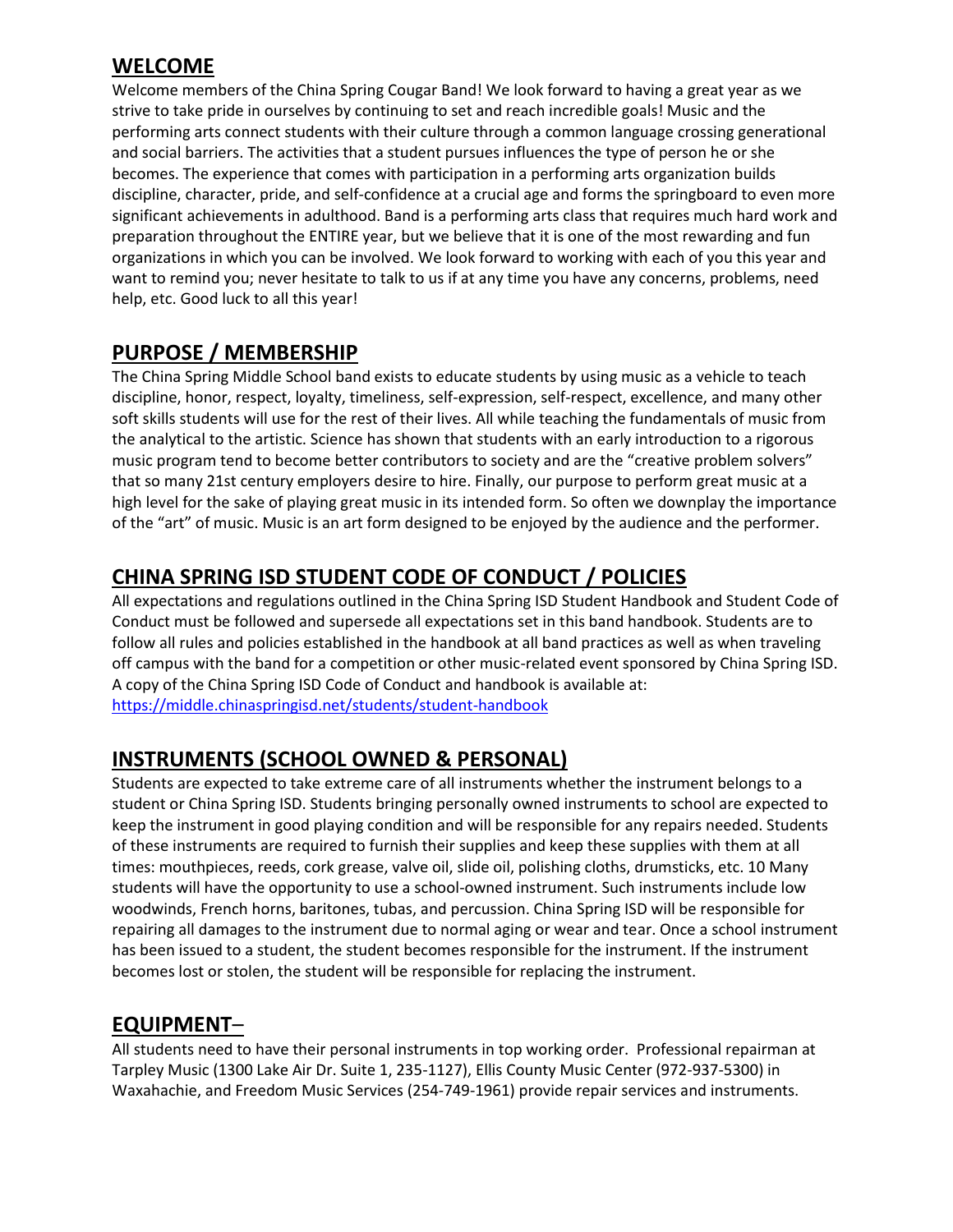Please bring in your repair ticket if your instrument needs repair as proof that it is at the shop and will be ready on a certain date. Students will need everything to keep their instrument in working order—

 **Brasses**: oil, slide grease, cleaning snake, mouthpiece brush, and cleaning cloth., and tuner/metronome.

 **Woodwinds**: cork grease, swab, and at least 3 good reeds in the case at all times, and tuner/metronome.

 **Percussionists** need a personal stick bag and tuner/metronome. These will contain the sticks that are generally used by percussionists in all of the UIL pieces, solos, and ensembles that we will be performing. These will also transfer to high school when you enter 9<sup>th</sup> grade. These will be available through any of the above dealers.

\*All 8th grade band members and symphonic band members will need a flip folder and music lyre and pep rallies---This is standard equipment for high school that will transfer with you in 9<sup>th</sup> grade. These are available at any of the above music dealers.

# **CLASSROOM EXPECTATIONS-**

1. Always TRY!! You can control your EFFORT. We will coach up your skill set; you take care of your EFFORT to attain the skills.

2. Maintain a positive attitude and believe in yourself. Take PRIDE in what you do! Excellence in EVERYTHING.

3. Strive for your best in every practice and every performance.

- Be musically prepared!
- Take your instrument home for additional practice.
- Get private lessons if possible.
- Ask your band director for help!
- 4. Set reachable yet challenging goals.
- 5. Create a consistently disciplined environment.
- 6. Respect each other. We must all work TOGETHER to reach the same goal.
- 7. Respect and take care of all property.
	- Take care of your instrument.
	- Take care of school and other students' instruments.
	- Take care of band hall and help keep clean!
	- No food or drinks in the MS Band hall except water.
	- No chewing gum during rehearsals.

9. Attend ALL practices and performances with all required equipment. This includes instrument, pencils, music, uniform, etc.

10. Represent China Spring ISD and the Cougar Band in the most positive manner possible. Inappropriate and disrespectful behavior toward anyone will not be tolerated.

11. Cell phones should remain in backpacks during class. There are no phones during rehearsals. Directors will give one warning about cellphones then they will be taken up.

#### **GRADING**–

#### **The Six-week' Objective Sheet (25%)**

The CSMS Band will maintain the "The Six-week' Objective Sheet" as a vital part of your grade. This will be in conjunction with the regular class instruction. Each six-week' grading period a new set of Skills and Objectives will be distributed to you with a date for completion. You will play your Skills and Objectives for the directors who will then determine if the Skill is up to standard. You will know if you have completed that skill when the director signs your Skill and Objective Sheet.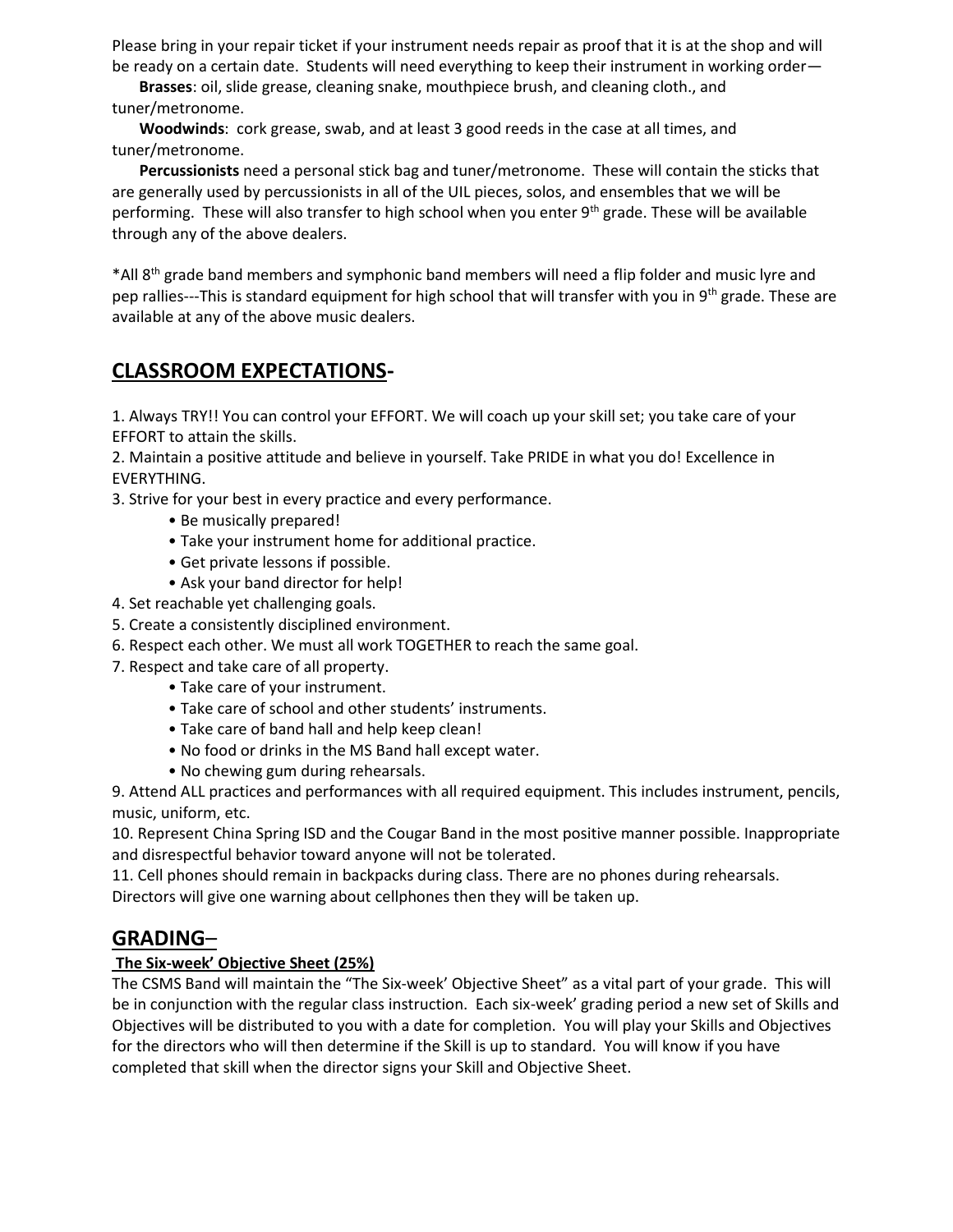#### **Tests and Performances (25%)**

This will consist of class tests (either written or played) or performance (concerts, pep rallies, or special events requiring a concert, etc). Performances are a vital part of your band experience---it is like taking a test in public. Therefore, extenuating circumstances are the ONLY excuse for missing a performance. (Extenuating circumstances are an occurrence out of the control of most reasonable people.) A missed performance for anything other than an extenuating circumstance will result in a "0" for that event. Remember, you are part of a team, and if you are not there, the team cannot be excellent. If you cannot attend a concert because of an extenuating circumstance, we need notification at least a week in advance if possible. Communication by email is best to the director of your students corresponding band from the parent/guardian explaining the reason for your absence. Performances are posted well in advance so that you can make arrangements to be at the performance.

#### **Daily Grade (50%)**

This is the most reliable indicator of the progress you are making in class. It is an ongoing process of evaluation that will lead to success and excellence. The daily grade will reflect your full participation in daily rehearsals. By "full participation" we mean: instrument and everything you need for band at your seat on time to begin rehearsal and stay completely engaged in the band objectives for the full 50 minutes.

## **ACTIVITY FEE-**

Each year there is a \$25 activity fee to help provide supplies for the classroom to keep instruments working (extra reeds, oils, etc.), supplies to help keep students organized, a band shirt (this will be given in  $7<sup>th</sup>$  grade), a blue book, and contest fees. If you have any questions about this, please don't hesitate to reach out to Ms. Berg at rberg@chinaspringisd.net.

#### **UNIFORMS** –

Pep Rally Uniform (Symphonic band and all 8<sup>th</sup> graders): Dri-fit Band shirt UIL Uniform (Symphonic and Concert Band): **We will wear this for Band Photos, all concerts and UIL band contest in the Spring.**

- Black button-up dress shirt with collar, black belt, black pants, black dress socks, and black dress shoes that can be polished.
- Girls can wear either black pants or a knee-length black skirt with no side slits. A plain black dress that is knee length can also be worn. Shoes need to be dress flats—no high heels.

#### **Performance Opportunities**-

Region Band Auditions: Students wishing to perform in an honor group may audition for placement in a Region Band sponsored by The Association of Texas Small School Bands. All students will work on the audition sets as part of their Skills and Objectives requirements. For the students who earn a place in the region honor band, commemorative patches are awarded to them after they perform at the region band concert. If a student auditions for the region band and makes the band they must attend the region concert in January.

Jazz Region Band Auditions: Jazz region band auditions are held in the spring and allow your students to showcase their jazz skills. If your student auditions for the jazz region band and makes the ensemble they must attend the concert.

The CS Solo and Ensemble Contest: The solo and ensemble contest is held in April. This contest allows your student to demonstrate excellence on a solo or as a member of a small group. Students who demonstrate excellence receive a medal for their achievement and Outstanding Performers are featured on an Honors Recital.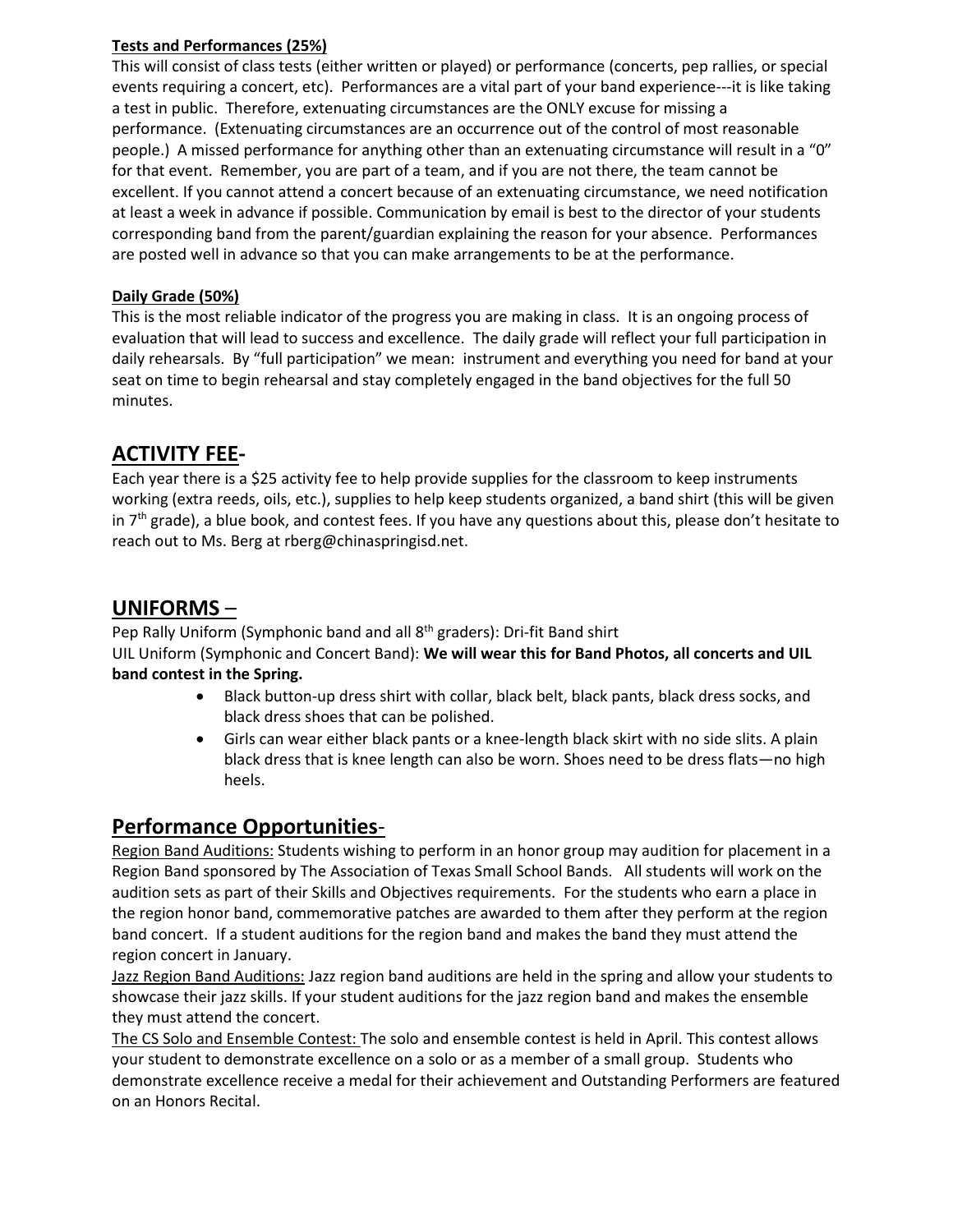#### **PRIVATE LESSONS**–

Students wishing to gain additional help or knowledge of their instrument may do so through private lessons. Private lessons are individual instruction provided by a highly qualified musician on the particular instrument you are seeking help. Private lessons may be used to assist students in preparation for All-Region Band auditions, Solo & Ensemble, College or University auditions, or just for the enjoyment of musical growth. While some of our students already study privately with professional musicians in our community, we would like to make private lessons more accessible to all by bringing the private teachers to our school. Most of the more successful band programs in Texas offer the opportunity for students to take private lessons. We must find out how many of you are seriously interested in this opportunity before we take steps to secure private teachers to come to China Spring for the school year. Those teachers who come to our school must have a certain number of students to teach to make it worth their while to travel to our campus. Your response to this letter will help us determine what instruments can be taught at China Spring in a regular weekly program. Please fill out a private lesson interest form, and we will have the appropriate private lesson teacher contact you and schedule a lesson.

Private lessons are designed to supplement classroom instruction. The teachers use materials and oneon-one instruction to help improve the individual student's level of proficiency rather than to rehearse music that the student will be performing in the band. Any student who desires to perform at a level higher than that which our band literature offers should take private lessons. Those who desire to be competitive when auditioning for high school-level All-Region Band will benefit from individual instruction. High School students who wish to perform at the highest level of success in UIL Regional Solo and Ensemble Contest and have a chance at State competition should have a private teacher.

#### **COST**

While participation is optional, those who elect to take private lessons must commit to attend a weekly 30-minute lesson and pay the private teacher accordingly. Additional practice time, on the student's own time, will be necessary if the student is to benefit from the private lesson. Most private teachers who are college students studying to be professional performers/teachers will charge from \$20 to \$25 for each 30-minute lesson. A college level professor will usually charge at least \$50 per lesson. Payment and attendance will be the responsibility of the student and parent. Private teachers must be given notice if a student must miss a lesson due to illness or other school activity. Payment is expected when a student cancels a lesson without notifying the private teacher. The band directors cannot assume the responsibility for communication between the student and private teacher. The commitment should be long-term (for the school year) since lessons are designed with long-range goals in mind. Private lessons are not for a temporary "quick fix" of a student's performance problem.

**SCHEDULE** The lessons will be held at the High School or Middle School band hall and will run from 3:45 p.m. to 6:30 p.m. Some days might go a little longer, but there will not be any night time lessons. Days will be determined by the availability of a private teacher. The Texas Education Agency mandates that the private lessons only be taught after school. Student transportation on the lesson day will be the responsibility of the parent. Specific scheduling will be done between the Student, Parents, and lessons teacher that fits into our time frame stated above.

**\*We will only be able to have a Private Lesson Program for those instruments supported by a sufficient number of students.**

# **BAND BOOSTERS**–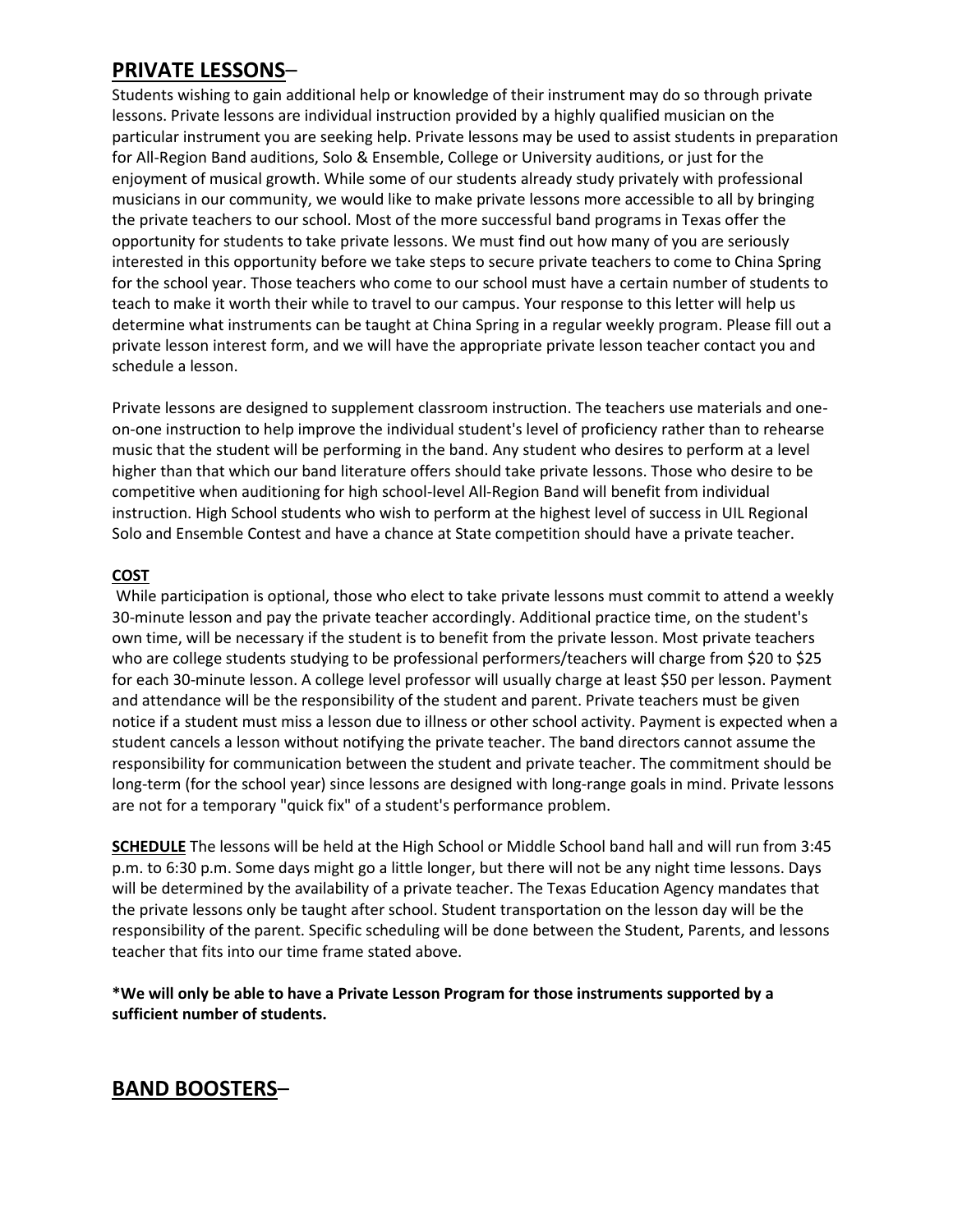All parents, friends, and supporters of the Cougar Bands are encouraged to become a part of the China Spring Band Boosters organization. The band boosters work hard throughout the year to raise funds to help with supplies and activities for our band students. Such supplies and activities may include purchasing of new instruments or equipment, providing meals for the MS band for contest and trip days, providing special treats and prizes throughout the year, and providing scholarships to our seniors and band camp attendees. Parents may help as much or as little as you would like but all help will certainly be needed and appreciated!

> President – Lindzee Nunez Coordinator of Volunteers – Kelsie Carrington Coordinator of Concessions – Coordinator of Fundraising – Allison Crawford Coordinator of Sponsorships – Karmin Wilson Coordinator of Memberships – Coordinator of Merchandise – Nancy Daniels Coordinator of Special Events – Julie Talbet, Tracy Larsen, and Julie King Secretary – Treasurer – Lara Varcasia and Jessica Nichelson Trailer Managers – John Haigh and Matt Aars Class Reps 12th Grade – Megan Pedelty 11th Grade – Sherry Martin 10th Grade – Nicole Doyle 9th Grade – 8th Grade – 7th Grade–

## **FUNDRAISERS-**

Fundraisers are a vital role of the financial success of the band program. Several fundraisers will be scheduled throughout the year. All fundraising goes to assist the purchasing of new equipment, along with scholarships for seniors, students wishing to participate in a band camp, spring trips and festival performances. All students in band will be expected to help with fundraising.

# **HOW TO STAY IN TOUCH**–

#### **Director Contact Information:**

- Symphonic Band- Ms. Rachel Berg (836-4611) e-mail: [rberg@chinaspringisd.net](mailto:rberg@chinaspringisd.net)
- Concert Band- Mr. Ian Mitchell (836-4611) e-mail: [imitchell@chinaspringisd.net](mailto:imitchell@chinaspringisd.net)
- Our District Band website is [www.cscougarband.com/](http://www.cscougarband.com/)middleschool. Check here first for the most up-to-date communications and schedules.

#### **Student and Parent Remind:**

- Symphonic Band: @symphcsms
- Concert Band: @b2d6kb
- Sign up for our email list at [www.cscougarband.com/middleschool](http://www.cscougarband.com/middleschool)
- Make sure you have an accurate email address in your charms account: www.charmsoffice.com School Code: chinaspring Password: Student ID Number
- Facebook: https://www.facebook.com/cscougarband/
- Instagram: cscourgarband
- Twitter: @cscougarband